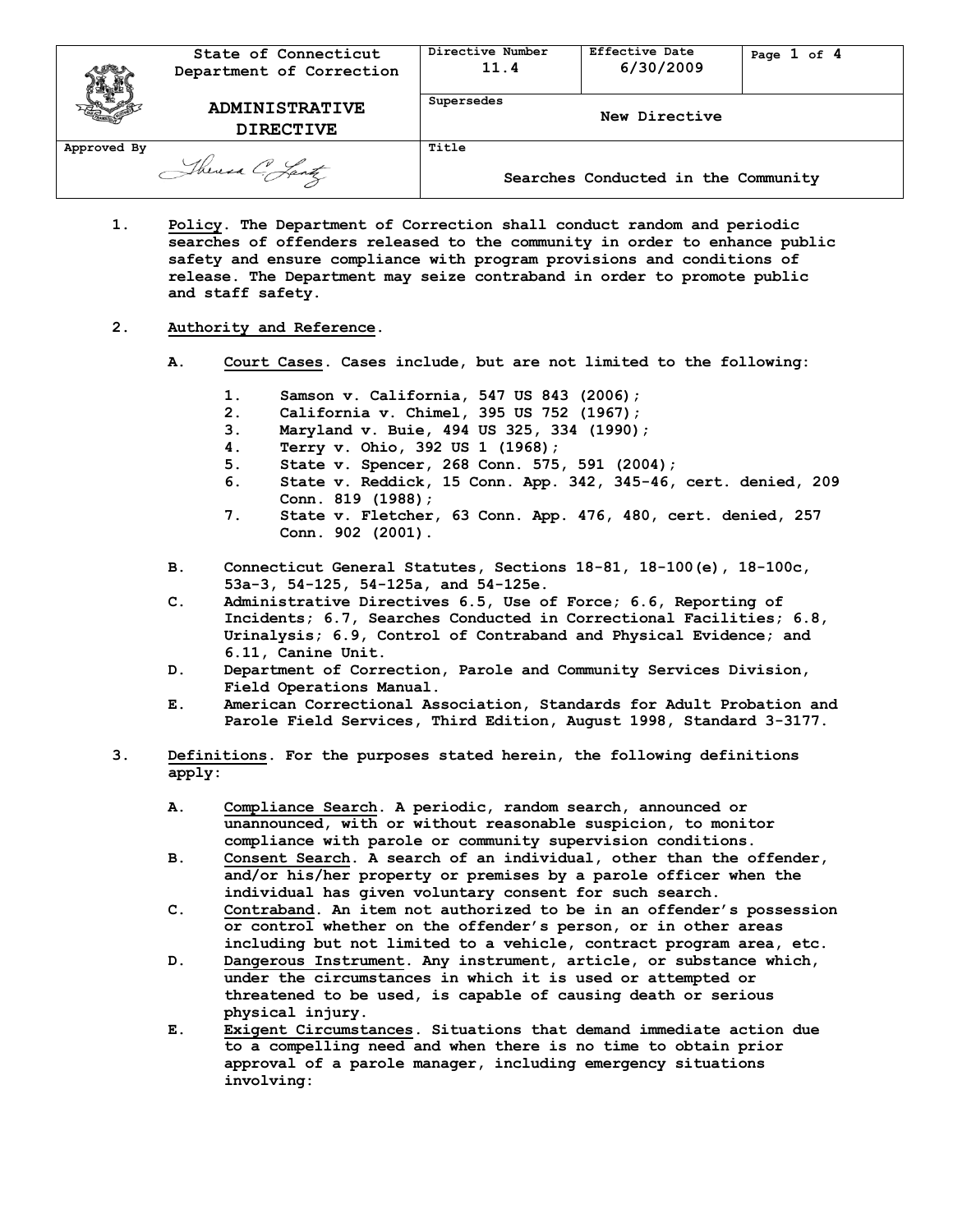| Directive Number<br>11.4 | <b>Effective Date</b><br>6/30/2009 | Page $2$ of $4$ |
|--------------------------|------------------------------------|-----------------|
| Title                    |                                    |                 |

## **Searches Conducted in the Community**

- **1. a danger to human life;**
- **2. the destruction of evidence;**
- **3. the flight of an offender; or,**
- **4. the commission of a crime.**
- **F. Investigative Detention. The limited detention for the purpose of a restricted, incidental pat search when the employee believes that there is a threat and there is reasonable suspicion that the individual being searched has a weapon or dangerous instrument.**
- **G. Offender. An individual subject to supervision as the result of the commission of a criminal offense and released to the community under the jurisdiction of the Commissioner of Correction or the Chairman of the Board of Pardons and Paroles.**
- **H. Pat Search. A systematic observation and physical inspection, using the hands, of a person while clothed. A pat search shall include an inspection of the person's clothing and any item in the person's possession.**
- **I. Reasonable Suspicion. Judgment based on specific objective facts and reasonable inferences drawn in light of experience, training and education.**
- **J. Residential Services Provider (Halfway Houses). A non-profit agency contracted to provide residential and support services to assist offenders with a successful community re-integration.**
- **K. Search. Any inspection of a person, area or property.**
- **L. Strip-Search. A strip-search shall mean a visual body cavity search which includes a systematic visual inspection of an unclothed person's hair, body cavities (to include the individual's ears, nose, mouth, under arms, soles of the feet and between the toes, and rectum) and genitalia. This search shall also include a physical search of the clothing and any personal effects.**
- **M. Toxicology Test. The analysis of a specimen (e.g., urine, swab, breath, etc.) for the purposes of determining the presence of an illegal or prohibited substance.**
- **N. Weapon. Any firearm, including a BB gun, loaded or unloaded; any knife including a pocketknife; any baton, nightstick, martial arts weapon; any electronic defense weapon; or anything else that can reasonably be anticipated to be used to cause physical injury to staff, the offender or others.**
- **4. Searches. Searches with or without reasonable suspicion shall be conducted as follows:**
	- **A. Searches when Supervisory Authorization is Not Required. Supervisory authorization shall not be required for searches in the following circumstances:**
		- **1. Metal Detector Scan. A metal detector scan shall be performed on each offender prior to entry into the secure area of the district parole office in accordance with the Parole and Community Services Field Operations Manual.**
		- **2. Offender Pat Search. A pat search shall be conducted:**
			- **a. when an offender cannot pass a metal detector scan;**
			- **b. prior to a toxicology test; or,**
			- **c. to ensure the safety of the officer, the offender and others, when warranted.**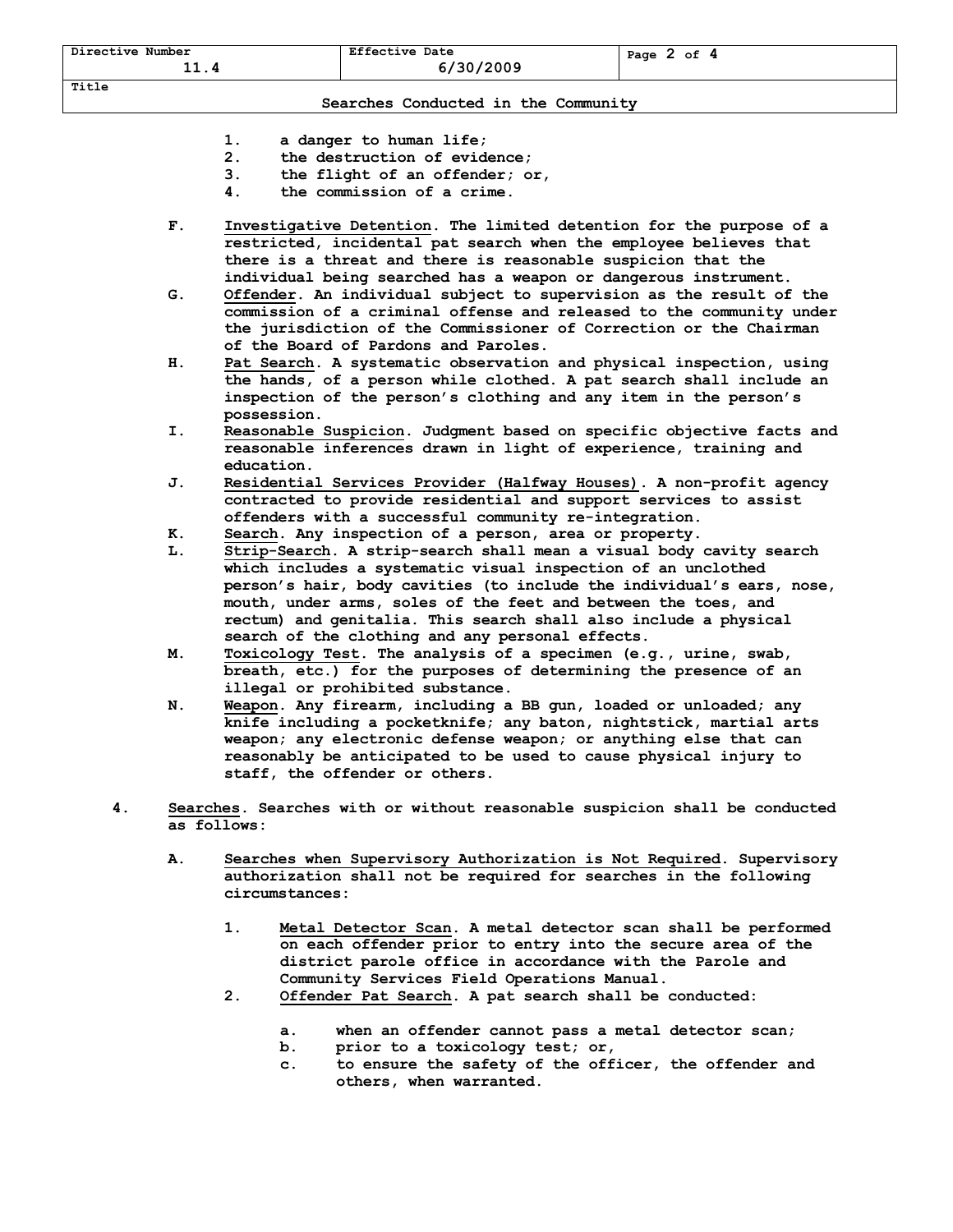| Directive Number<br><u> -</u> | <b>Effective Date</b><br>1/30/2009 | оf<br>Page<br>- |  |  |  |
|-------------------------------|------------------------------------|-----------------|--|--|--|
| Title                         |                                    |                 |  |  |  |

## **Searches Conducted in the Community**

- **3. Toxicology Tests. Toxicology tests shall be conducted in accordance with the offender's conditions of release and his/her level of supervision.**
- **4. Consent Searches of Third Parties. A search of a third party may be performed with the consent of the individual. Such searches may include a search of the individual's person, property (including a motor vehicle) or residence. Parole staff must obtain the individual's consent to be searched. When feasible, such consent shall be in writing using CN 114001, Consent to Search and Examine Evidence.**
- **5. Investigative Detention of a Third Party. A third party may be temporarily detained and pat searched when the employee believes that there is a threat and there is reasonable suspicion that the individual being searched has a weapon or dangerous instrument. All detentions of a third party shall be documented on CN 6601, Incident Report by the employee detaining the third party. The completed incident report shall be submitted to employee's supervisor prior to the conclusion of the employee's shift.**
- **B. Searches when Supervisory Authorization is Required. Supervisory authorization shall be required prior to conducting a search in the following circumstances:** 
	- **1. Search of an Offender's Residence, Property and Place of Employment. Absent exigent circumstances, a search of an offender's residence, property (including a motor vehicle) or place of employment shall only be conducted when authorized by a parole manager or higher authority. Such authorization shall be documented in accordance with the Parole and Community Services Field Operations Manual.**
	- **2. Strip-Search of an Offender. Absent exigent circumstances, a strip-search of an offender shall only be conducted when authorized by a parole manager or higher authority. Such authorization shall be documented in accordance with the Parole and Community Services Field Operations Manual. Stripsearches shall be performed in accordance with Administrative Directive 6.7, Searches Conducted in Correctional Facilities.**
- **C. Searches of Residential Services Provider. The Parole and Community Services Division (Residential Services Unit) shall coordinate random searches of each residential services provider. Such searches shall be conducted, at a minimum, once per year. Searches of residential service providers shall include, but not be limited to, the program building, pat searches of all offenders present, random toxicology tests, and searches of all offender property. Canine units may be used in accordance with Section 6 of this Directive.**
- **5. Seizure and Storage of Contraband. The Director of Parole and Community Services shall develop and implement procedures for the handling and storage of seized contraband resulting from searches conducted in the community in accordance with Administrative Directive 6.9, Control of Contraband and Physical Evidence.**